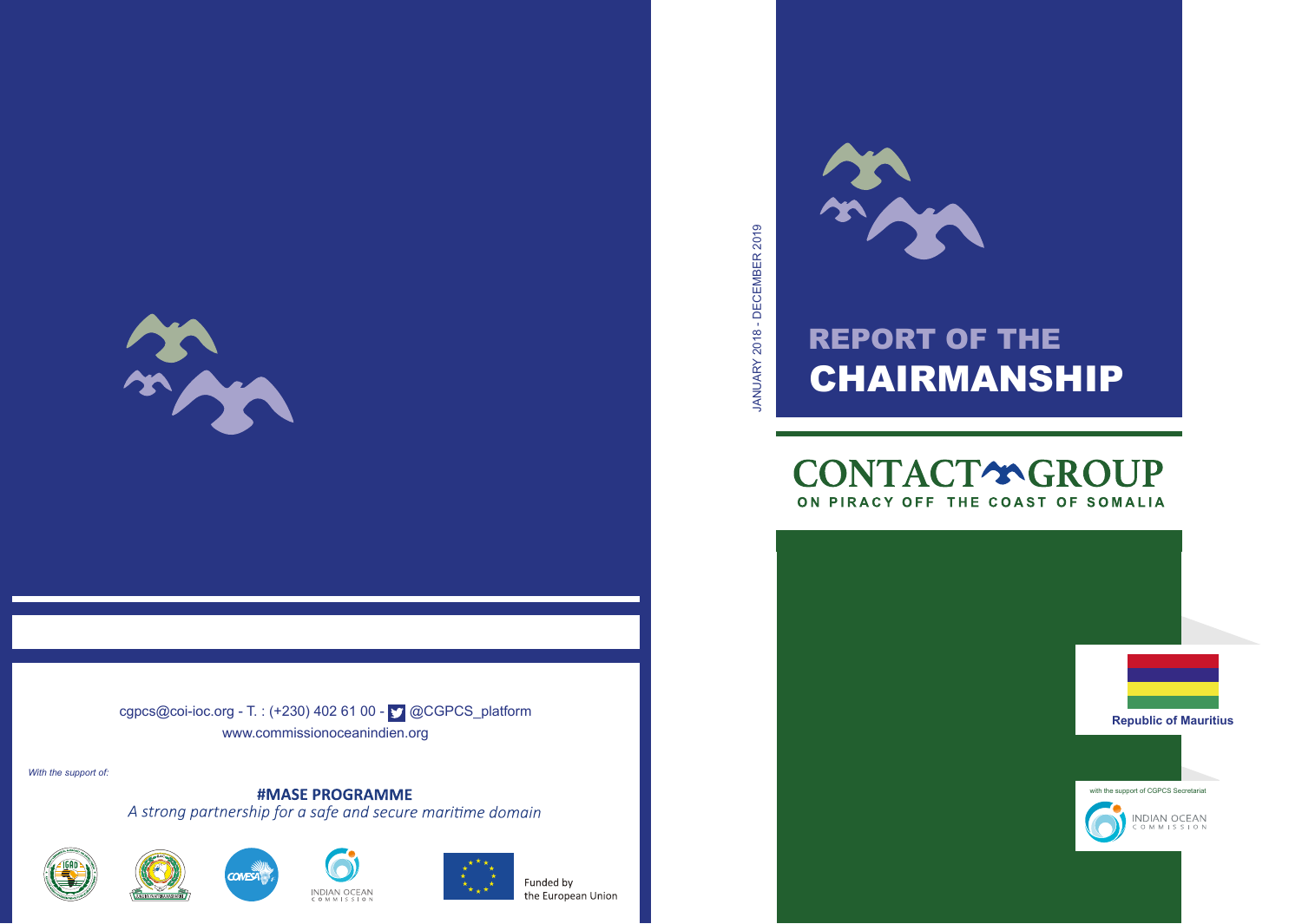*This report presents the major achievements of the Republic of Mauritius during its two-year mandate as Chair of the Contact Group on Piracy off the Coast of Somalia (CGPCS) in the name of the Indian Ocean Commission (IOC). The CGPCS Secretariat was supported by the IOC Secretariat.*

*This report was prepared by the CGPCS Secretariat handled by IOC and the Ministry of Foreign Affairs, Regional Integration and International Trade of the Republic of Mauritius as outgoing Chair of CGPCS with the support of the EU1 -funded MASE programme.*

February 2020 © Secretariat of the CGPCS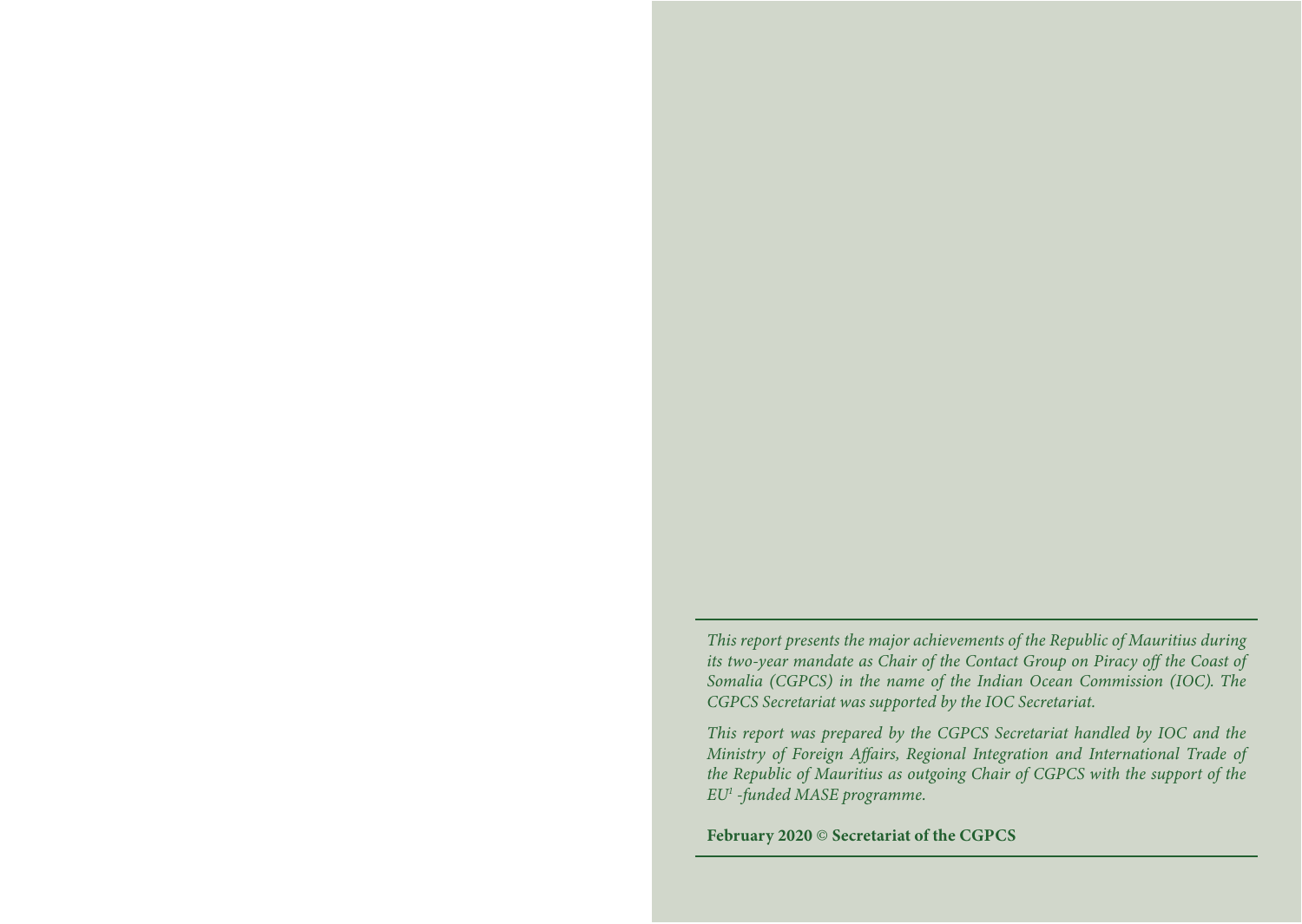| <b>PREFACE</b>                                         |    |
|--------------------------------------------------------|----|
| <b>KEY HIGHLIGHTS</b>                                  |    |
| Regional Legacy: Handing over Seychelles- Mauritius    | 10 |
| Organisation of plenaries                              | 11 |
| Maritime security conferences                          | 14 |
| <b>International Mobilisation</b>                      | 16 |
| <b>ACTIVITIES</b>                                      | 17 |
| High Level Symposium on capacity building              | 18 |
| Friends of the Chair Strategic Meeting                 | 19 |
| Shared Awareness and De-Confliction (SHADE) meeting 20 |    |
| <b>CGPCS RESPONSES</b>                                 | 21 |
| <b>INFORMATION</b>                                     |    |

4

## **PREFACE** by Honourable Nandcoomar Bodha, Minister of Foreign Affairs, Regional Integration and International Trade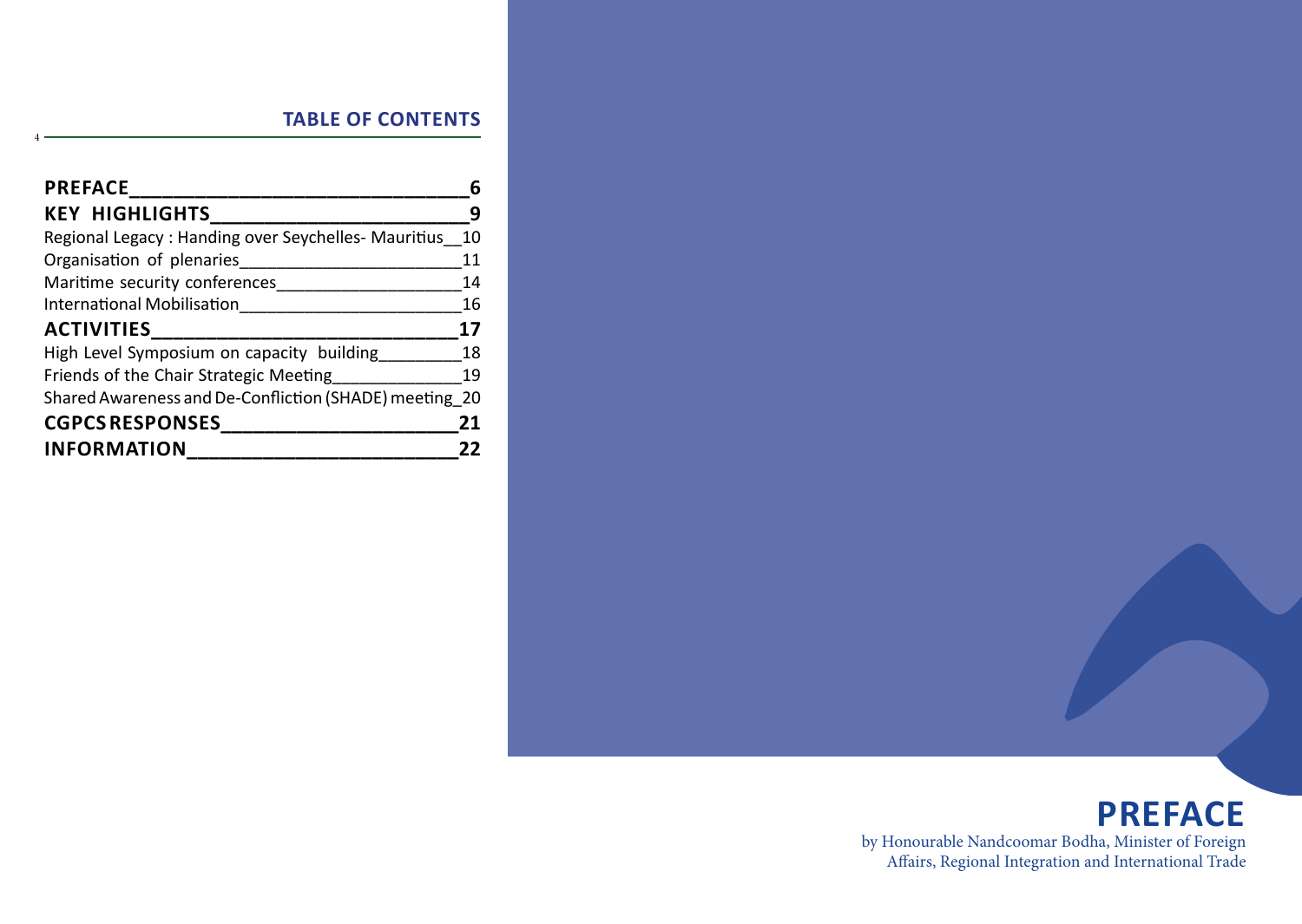6

*by Honourable Nandcoomar Bodha, Minister of Foreign Affairs, Regional Integration and International Trade*

The Republic of Mauritius had the honour of taking on the Chairmanship of the *Contact Group on Piracy off the Coast of Somalia* on 1 January 2018 for a two-year mandate.

By dint of this new nomination, Mauritius became the second State in the Western Indian Ocean region, after the Republic of Seychelles, to chair this International Ad-Hoc platform focused on Maritime Piracy off the coast of Somalia.

Convinced of its usefulness to combat the scourge of piracy, Mauritius welcomes and will continue to support the Resolution 1851 of 18 December 2008 under the United Nations Security Council, which has enabled the creation of a platform for coordination of various actions undertaken by the International community to fight piracy in this region.

The two-year Chairmanship was enriching with new perspectives ahead for Mauritius and the overall region in a domain which is highly dependant of the International Community. While one of the objectives was to ensure coherence for a "*Leaving a long-lasting legacy for the region*", Mauritius has also been driving the necessary review of the Contact Group strategic orientations to be in line with current and future maritime challenges.

Notwithstanding the fact that "*Piracy is contained but not eradicated*", the emergence of other maritime related crimes growing exponentially is a serious cause of concern. It is in this vein that Mauritius has endeavoured to orientate the Contact Group towards a permanent structure in view of extending its mandate to cover other maritime crimes. Though the proposal for a permanent structure was not retained, it has triggered deeper reflections on the future of this forum – leading to the CGPCS Strategic Review drafted by the University of Copenhagen and the future setting up of a Strategic Planning Steering Group (SPSG), which main focus will be to develop a strategic plan to map out future CGPCS priorities.

7

Maritime Security has been set as a priority for Mauritius – as an Ocean-State. Its active involved in CGPCS and other related initiatives clearly shows the political will to contribute to strengthen maritime security in the region.

As one of the signatory countries of the 2 MASE regional agreements, Mauritius contributes to build a safe and secure region through the development of a regional maritime security architecture – materialised by the two regional centres, the RMIFC<sup>2</sup> and RCOC<sup>3</sup>, based in Madagascar and Seychelles respectively.

In this perspective, Mauritius has brought its humble contribution in creating awareness on different maritime insecurities impacting the sustainable development of an ocean economy in the region – through the organisation of two Ministerial Conferences on Maritime Security. The outcomes of the two international conferences which brought High-level participations at regional and international level including CGPCS members, led to enhanced cooperation with key stakeholders at regional and international level in the maritime domain.

Mauritius will host the third Ministerial Conference on Maritime Security in 2020 and a Summit on Maritime Security in 2021.

Furthermore, Mauritius has viewed the premature release of the Somali pirates with concern as it has undermined the collective actions of the international community in combating and suppressing piracy off the coast of Somalia. We have also called upon the Secretary-General of the United Nations to inform the Security Council about the premature release of the pirates. The untimely release of these prisoners is contrary to provisions of Articles 5 and 7.1 of the MoU signed by Seychelles and the competent authorities in Somaliland in the margins of the London Conference on Somalia in February 2012. This clearly compromises the agreed arrangements providing for the repatriation of such individuals to their home country to serve their sentence on a humanitarian basis.

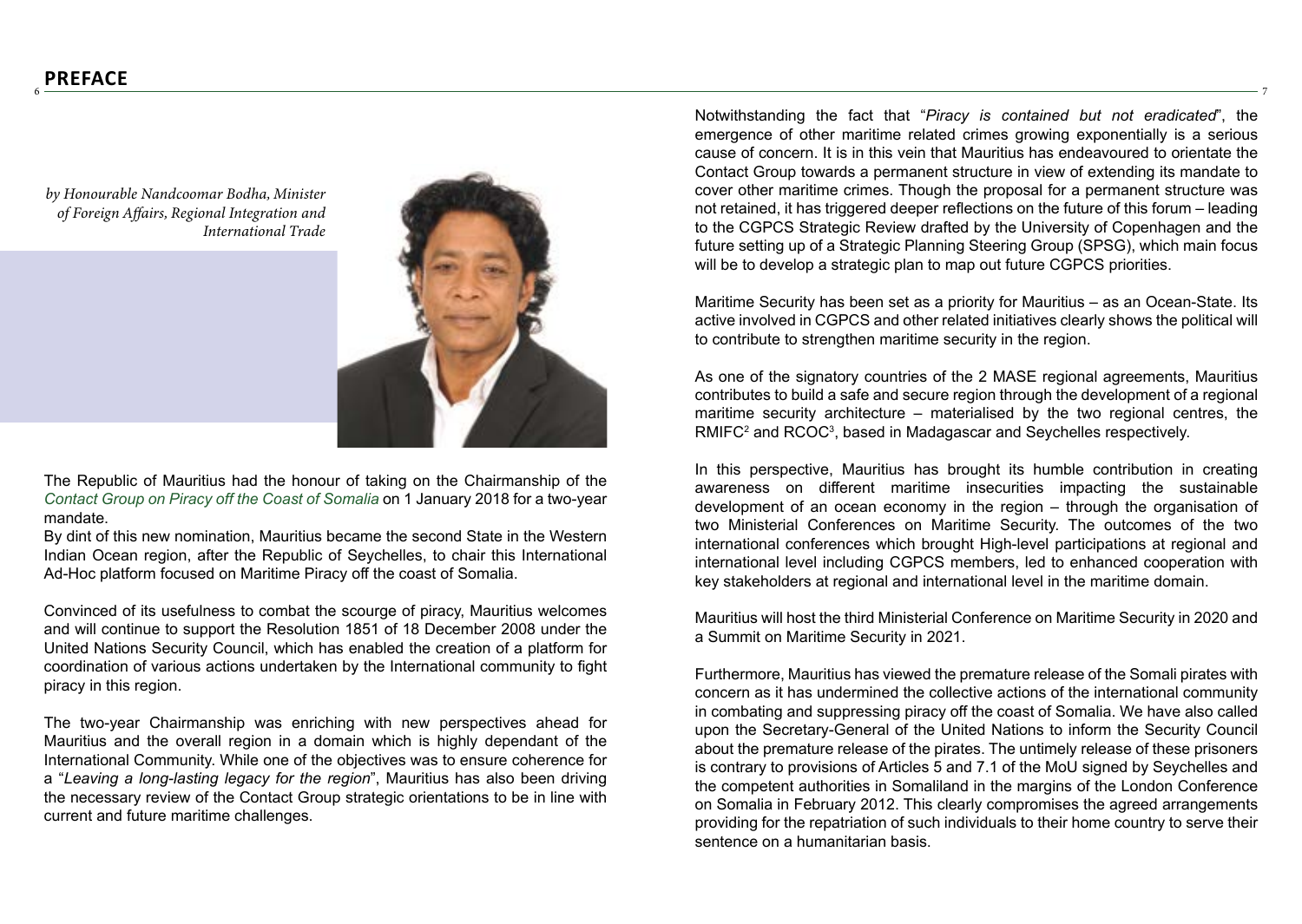## **PREFACE**

8

Due to the collective actions of the international community, acts of piracy have dwindled over the past two years. Only 9 incidents of attempted piracy and armed robbery of vessels were recorded in 2018. We should however remain on our guard as piracy has not been eradicated. The CGPCS has proven its importance and this structure should be maintained. It is with pleasure and with a sense of accomplishment that I have passed on the Chairmanship of the CGPCS to Ambassador Monica JUMA Cabinet Secretary of the Ministry of Defence of the Republic of Kenya. Mauritius will continue to be an active member of the CGPCS.

# **KEY HIGHLIGHTS**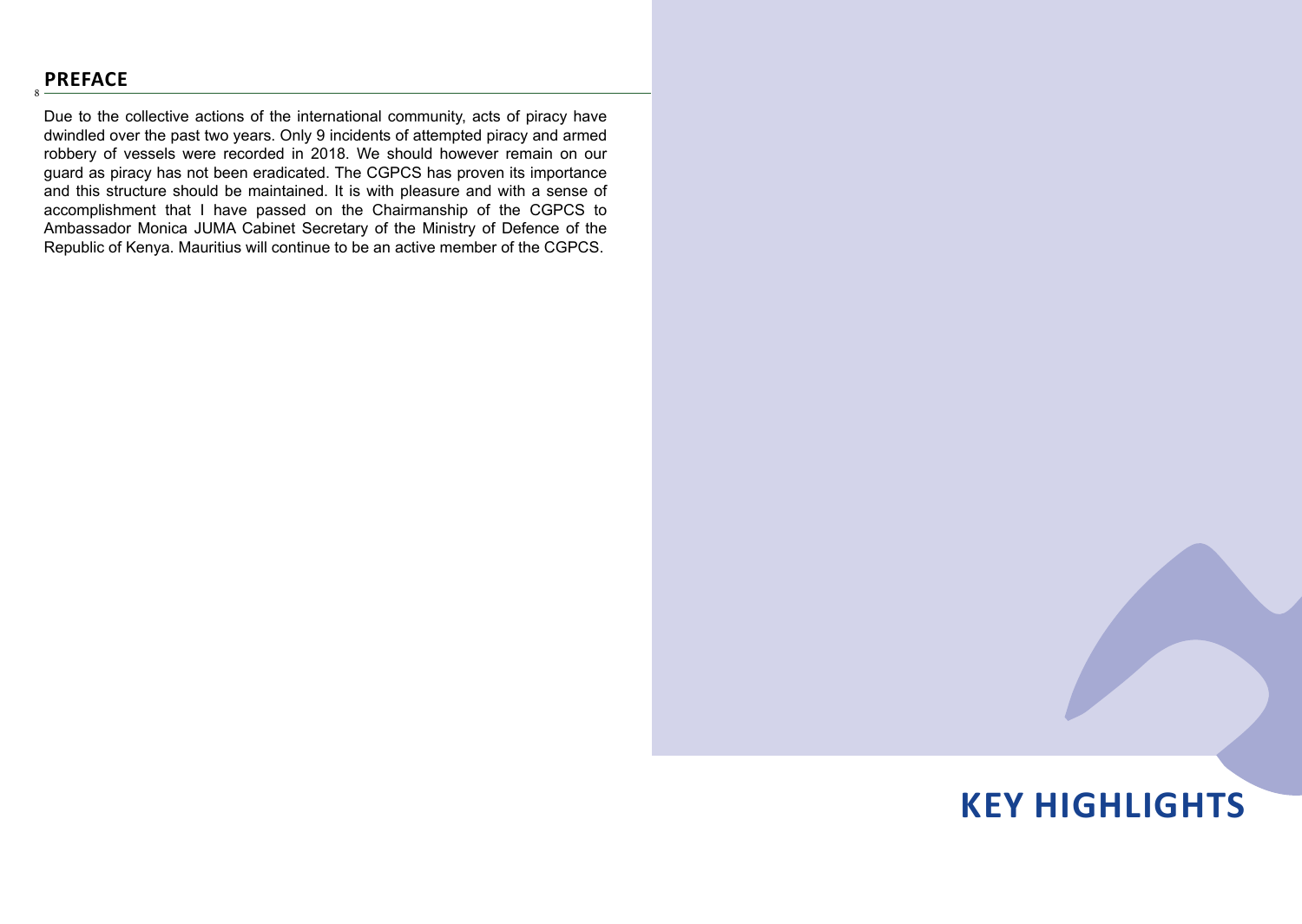10

### **REGIONAL LEGACY:**

The IOC takes over CGPCS Chair after Republic of Seychelles

**Handing over Seychelles to Mauritius.**



The IOC was appointed as upcoming Chair during the 20<sup>th</sup> CGPCS Plenary session held in Mauritius in 2017. Mauritius, which was chairing the IOC, acceded as Chair of CGPCS, in the name of IOC. The IOC Secretariat then acted as CGPCS secretariat to support the Chair.

Mauritius succeeded to the Republic of Seychelles as from 1 January 2018 for a period of 2 years. A formal Handing Over ceremony took place in December 2017 in the presence of High-level dignitaries and CGPCS members.

The engagement of Mauritius in this platform is not new. Actively involved in the working groups, Mauritius has been co-chairing with Portugal the Virtual Legal Forum. The country has also co-organised the 20th Plenary session in close collaboration with IOC and Seychelles.

While Seychelles has been the  $1<sup>st</sup>$  regional State to chair the Contact Group, the Hand Over to Mauritius marked an important step towards the willingness of regional countries to actively engage in this international forum.

### **ORGANISATION OF PLENARIES**

*One of the main responsibilities of the Chair is to organise annually a plenary session with all the members of CGPCS and call at any time extraordinary plenaries in case of emergency.*

11

#### **21st plenary of the CGPCS, Nairobi, Kenya, 12-13 July 2018**

Mauritius as Chair of the CGPCS organised its first plenary session in July (12-13) 2018 at the United Nations Office in Nairobi (UNON), Nairobi, Kenya. This event was co-organised by the CGPCS Secretariat, the IOC and UNODC4 .

This meeting brought together over 200 participants from over 20 States and 30 regional and international organisations. This plenary session reiterated the commitment of the region and that of the international community to continuously combat piracy and its root causes.



The 21st plenary session of the CGPCS, chaired by Hon. Vishnu Lutchmeenaraidoo, Minister of Foreign Affairs, Regional Integration and International Trade of Mauritius and Chair of the IOC, was an opportunity to assess the status of maritime piracy in the Western Indian Ocean. In 2017, the cost of piracy in the Western Indian Ocean was estimated at 1.4 billion US dollars according to the latest figures from Oceans Beyond Piracy of One Earth Foundation.

Representatives of EU NAVFOR and Combined Maritime Forces (CMF) identified rare cases of piracy since the resurgence of attacks at the beginning of 2017 – namely two attacks in November 2017, whereby the alleged perpetrators are awaiting trial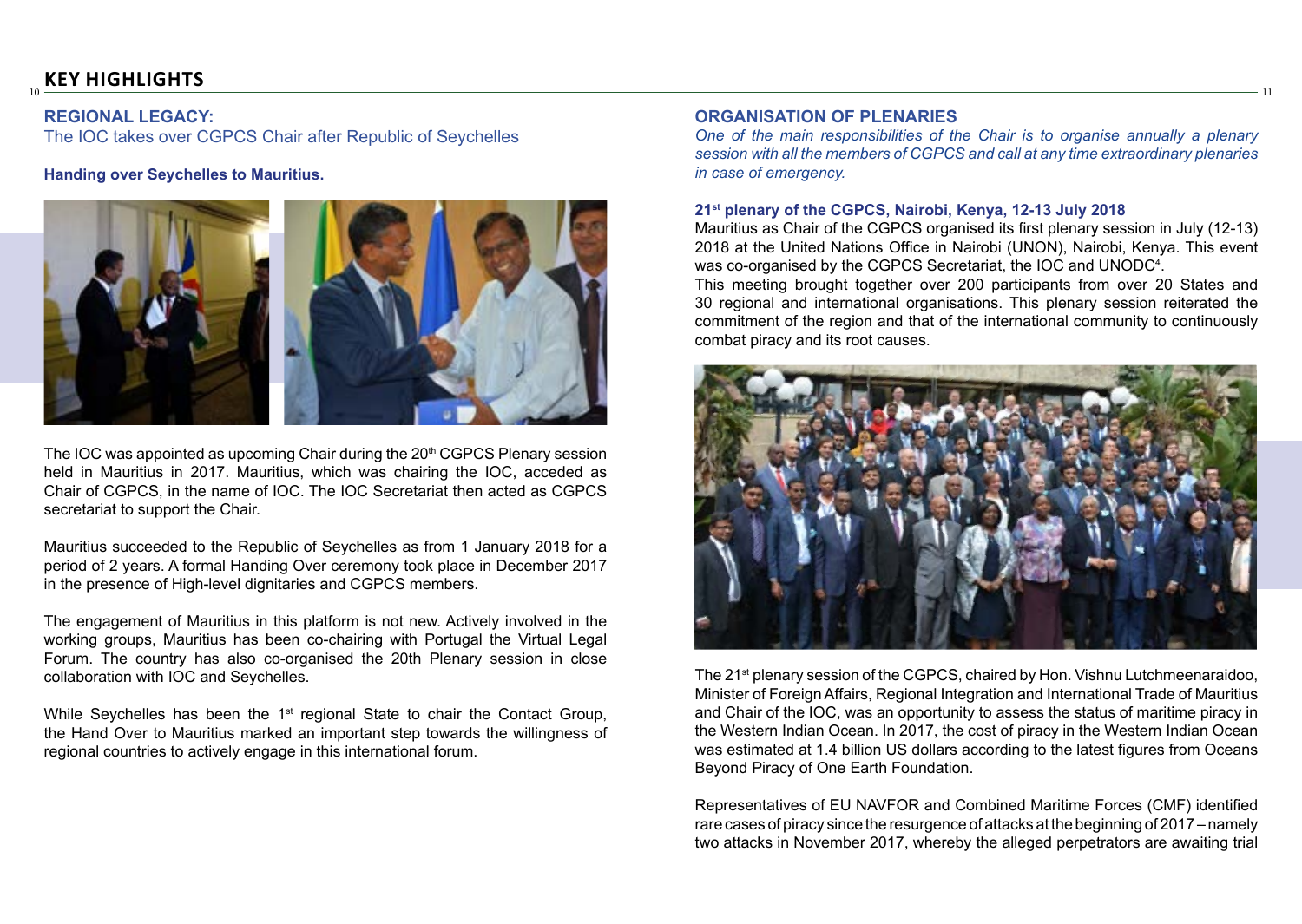in Seychelles and one attack at the beginning of this year. «*We must not ease our efforts*» stressed the Chairperson of CGPCS, Hon. Vishnu Lutchmeenaraidoo, as in the same timeframe, observations from EU NAVFOR / CMF reported an overall surge in maritime incidents. Members of the Contact Group shared this view, and the European Union also indicated its decision to extend the mandate of the EU NAVFOR Atalanta mission until December 2020. Furthermore, the participants of the plenary session stressed on the importance of halting the threat of piracy as a whole.

In the same line, the Cabinet Secretary Defence of Kenya, Raychelle Omamo, observed: «*We must fight these ills – piracy and terrorism – in tandem because in many ways terrorism extends into the waters through piracy and piracy extends to land through terrorism.*» Hon. Vishnu Lutchmeenaraidoo also declared: «*we cannot fight effectively nor permanently remove piracy, if we do not tackle all the crimes and threats that feed on piracy or are fuelled by piracy. That is why I suggested that we start thinking about the possible extension of the mandate of the Contact Group and that the outcomes be submitted to the next plenary session for debate.*» Participants of the plenary thus agreed with the Chair's proposal to reflect on the future of the Contact Group, aiming, to confer to it, a more pro-active role and a broader mandate enclosing all crimes and threats directly related to piracy.

Members of CGPCS have confirmed the usefulness of this forum which allows to exchange on on-going initiatives and offers a comprehensive outlook on the activities of the fight against piracy. For instance, some initiatives are closely linked namely the Djibouti Code of Conduct and the **MA**ritime **SE**curity (**MASE**) programme implemented by regional organisations in Eastern and Southern Africa (IGAD<sup>5</sup>, COMESA<sup>6</sup>, EAC<sup>7</sup>, IOC) under European Union funding.

#### **22nd CGPCS Plenary Session, Mauritius, 20 June 2019**



The CGPCS 22nd Plenary session was held back to back with the 2nd Ministerial Conference on Maritime Security on 20 June 2019 in Mauritius.

13

A series of activities including the Working Groups meetings were organised to mark this week dedicated to Maritime Security.

Organised by the IOC together with the Republic of Mauritius, this plenary session brought together more than 200 participants from over 30 States and regional and international organisations to discuss on way forward of this platform focused on piracy created following a UN Resolution in December 2008.

Kenya, actively involved in the maritime domain in the Western Indian Ocean, will be the third country in the region to chair this International platform as from January 2020 for a 2-year mandate after Mauritius (through IOC) and Seychelles. While there is a clear indication of the appropriation of maritime issues by riparian countries in the region, Kenya, through its accession to the CGPCS Chairmanship, is ensuring its long-lasting legacy and is "*engaged to build on this solid foundation so as to take the Contact Group to even greater heights and cement the legacy of the Contact Group as an effective mechanism in fighting piracy*", stated the Cabinet Secretary for Defence of the Republic of Kenya, Amb. Raychelle Omamo, at the Plenary session in Mauritius.

### **CGPCS, a flexible and independent mechanism focused on piracy and related crimes**

Celebrating its  $10<sup>th</sup>$  year of existence in 2019, the CGPCS is currently at a crossroads. While all the CGPCS members agreed on the fact that piracy has been contained but not eradicated and that they will continue to engage efforts to combat piracy and its root causes, there was also a pledge to review the modus operandi of the structure to ensure effective coordination and collaboration between stakeholders. "*The threat of piracy remains present, therefore we should maintain on our guard and continue the policing of the seas*", underlined Hon. Nandcoomar Bodha, Minister of Foreign Affairs, Regional Integration and International Trade of the Republic of Mauritius and Chair of the CGPCS.

The current Chair initiated a strategic review of the Contact Group which was drafted by the University of Copenhagen. The outcomes of the report were presented at the Friends of the Chair meeting in Copenhagen on 28<sup>th</sup> May 2019 and approved by all members during the plenary session in Mauritius. One of the objectives of this review is to ensure that the mechanism remains flexible and inclusive. The unique combination of technical, legal and political representation under one umbrella enables to have a comprehensive approach to piracy and related crimes.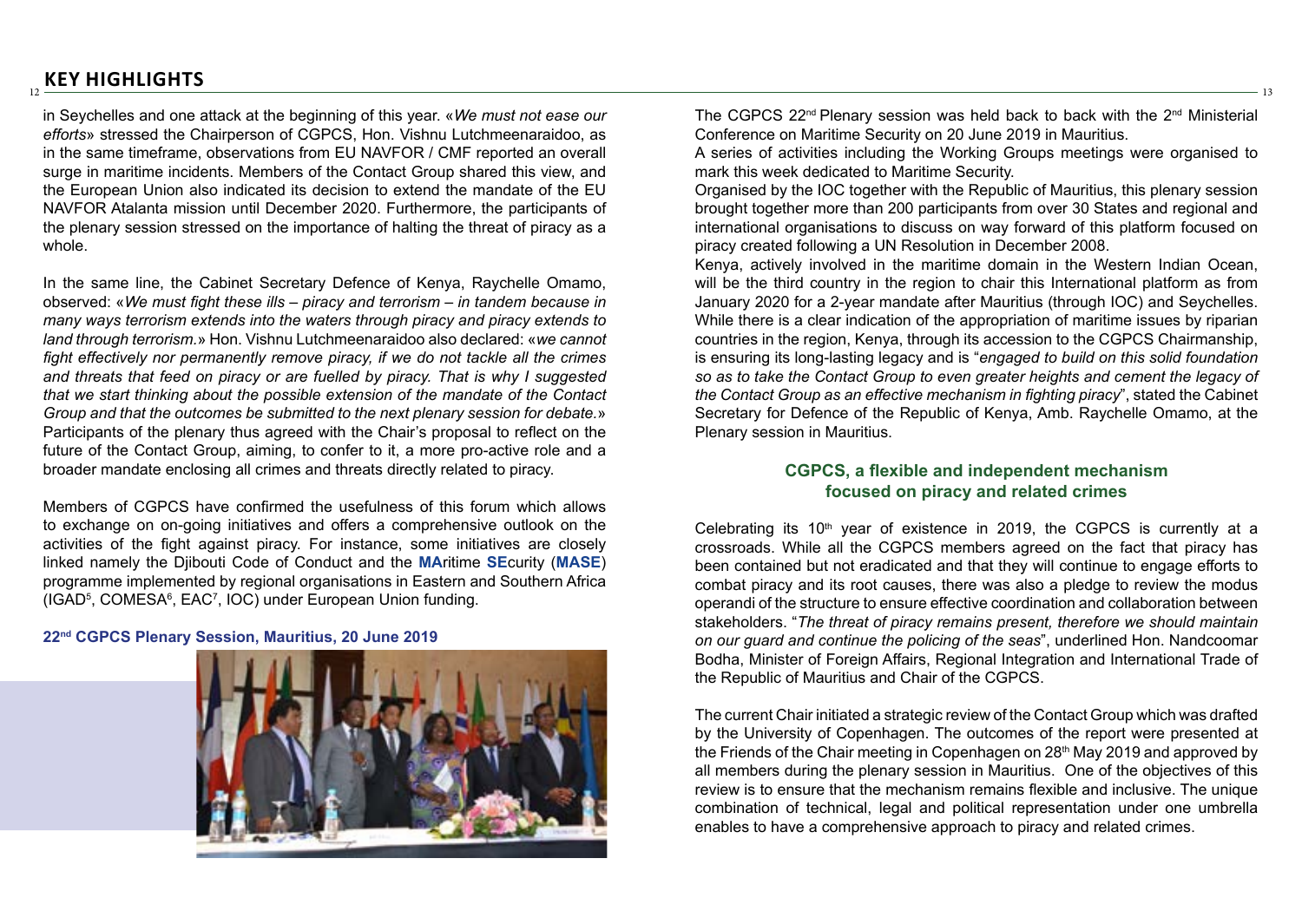## **MARITIME SECURITY CONFERENCES**

under the aegis of Mauritius and IOC

#### **1st Ministerial Conference on Maritime Security, 28-29 April 2018**



**New agreements, actions and political commitment for regional Maritime Security**

Mauritius in collaboration with IOC though the EU-funded MASE Programme, hosted a Ministerial Conference on Maritime Security in April 2018. The Ministerial Conference was attended by some 180 delegates from twenty-three countries and from fifteen regional/international organisations.

The event led to the signing of four agreements on enhanced cooperation between States for improved Maritime Security in the Western Indian Ocean region. Two major agreements were signed under the regional **MA**ritime **SE**curity programme (**MASE**): the first deals with the exchange and sharing of maritime information through the RMIFC based in Madagascar; the second concerns the coordination of joint operations through the RCOC based in the Seychelles.

The two MASE agreements were signed by the Union of the Comoros, the Republic of Djibouti, the Republic of Madagascar, the Republic of Mauritius and the Republic of Seychelles. Other States in the region are expected to adopt these agreements, which remain open to partners wishing to contribute to regional Maritime Security, a prerequisite to ensure stability of these world-wide maritime routes.

During the Conference's official opening ceremony, Prime Minister Pravind

Jugnauth, who witnessed the signing of cooperation agreements between the IOC and the Republic of Mauritius with the UNODC on the fight against illegal trafficking, stressed on the link between Security and Development. «*As small islands, often devoid of land based natural resources, we aspire to develop our vast maritime spaces and build a new chapter for our economies around the ocean. For this to materialise, our seas need to be safe and we need to unlock the required resources to do so,»* he insisted. The Prime Minister added: *«Alone, none of our countries can fight the illegal traffic in our oceans, the spoliation of our seas or the growing threats to insecurity in our waters. Even collectively, the challenges are major issues. But if we can agree on ways and means to work together and to share information and coordinate our actions, we can surely do better than we are doing now. Let us join forces to make this happen.*»

15

Furthermore, this Conference provided an update on the challenges and needs of regional and international actors in the field of maritime security. Ten themes were debated, giving rise to a set of recommendations which has been transcribed in an Action Plan. This Conference contributed to the enhancement of maritime security architecture through the adoption of the "Mauritius Declaration on Maritime Security". Based on the recommendations of the declaration, the IOC Secretariat has put up a roadmap, highlighting the immediate, medium- and long-term priority actions with regards to maritime security and safety.

#### **2nd Ministerial conference on maritime security, Mauritius, 19 June 2019**

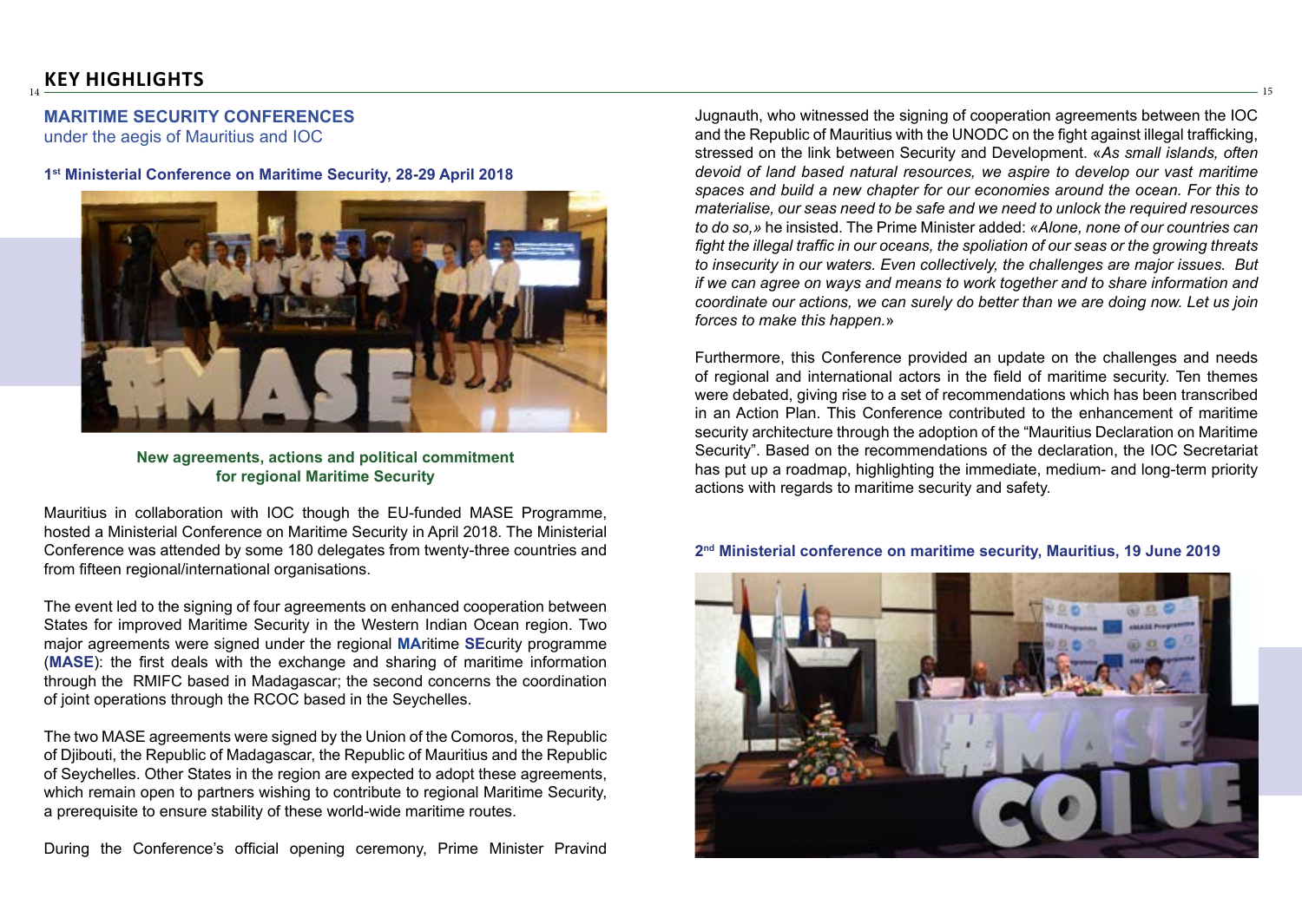16

### **INTERNATIONAL MOBILISATION**

for maritime security in the Western Indian Ocean

For one week in June 2019, Maritime Security was at the heart of the regional agenda. Over more than 200 high-level delegates from some 40 countries and international organisations travelled to Mauritius for the 2nd Ministerial Conference on Maritime Security in the Western Indian Ocean. The two-day conference (18 and 19 June) was followed by the 22<sup>nd</sup> plenary session of the CGPCS on 20 June.

These meetings provided an opportunity to take stock of maritime security challenges and ongoing initiatives to address them. In all, some 30 initiatives to combat the various aspects of maritime insecurity (piracy, drug trafficking, human trafficking, armed attacks, illegal fishing, money laundering, terrorist risk, pollution, etc.) are being implemented in the Western Indian Ocean region. The participants in the Ministerial Conference therefore called for effective coordination of all these initiatives to avoid duplication and ensure the long-term security of the Western Indian Ocean, which is crossed by major maritime routes of global importance.

Among these initiatives, the mechanisms for information exchange and coordination of actions at sea, set up through the MASE programme funded by the European Union, and the activities of the Djibouti Code of Conduct and its Jeddah amendments have received particular attention since they form the basis of a regional maritime security architecture adapted to the needs of the region. The regional centres established through these initiatives make it possible to better coordinate actions at sea and to facilitate the flow of information between national security administrations. The tools deployed under the MASE programme at the RMIFC in Madagascar and the RCOC in the Seychelles will make it possible to monitor the maritime situation in real time and rapidly identify suspicious behaviour or cases of distress at sea for coordinated intervention. The participants also expressed their positive assessment of the participation of international partners in operations on the ground, in particular naval forces (EU NAVFOR Atalanta, CMF, the Independent Deployers and NATO).

The Conference also took stock of the progress made since the convening of the first Ministerial Conference on Maritime Security held in April 2018. It expressed satisfaction at the fact that most of the activities of the action plan, which was adopted at the first Conference, had already been completed or were in progress.

# **ACTIVITIES**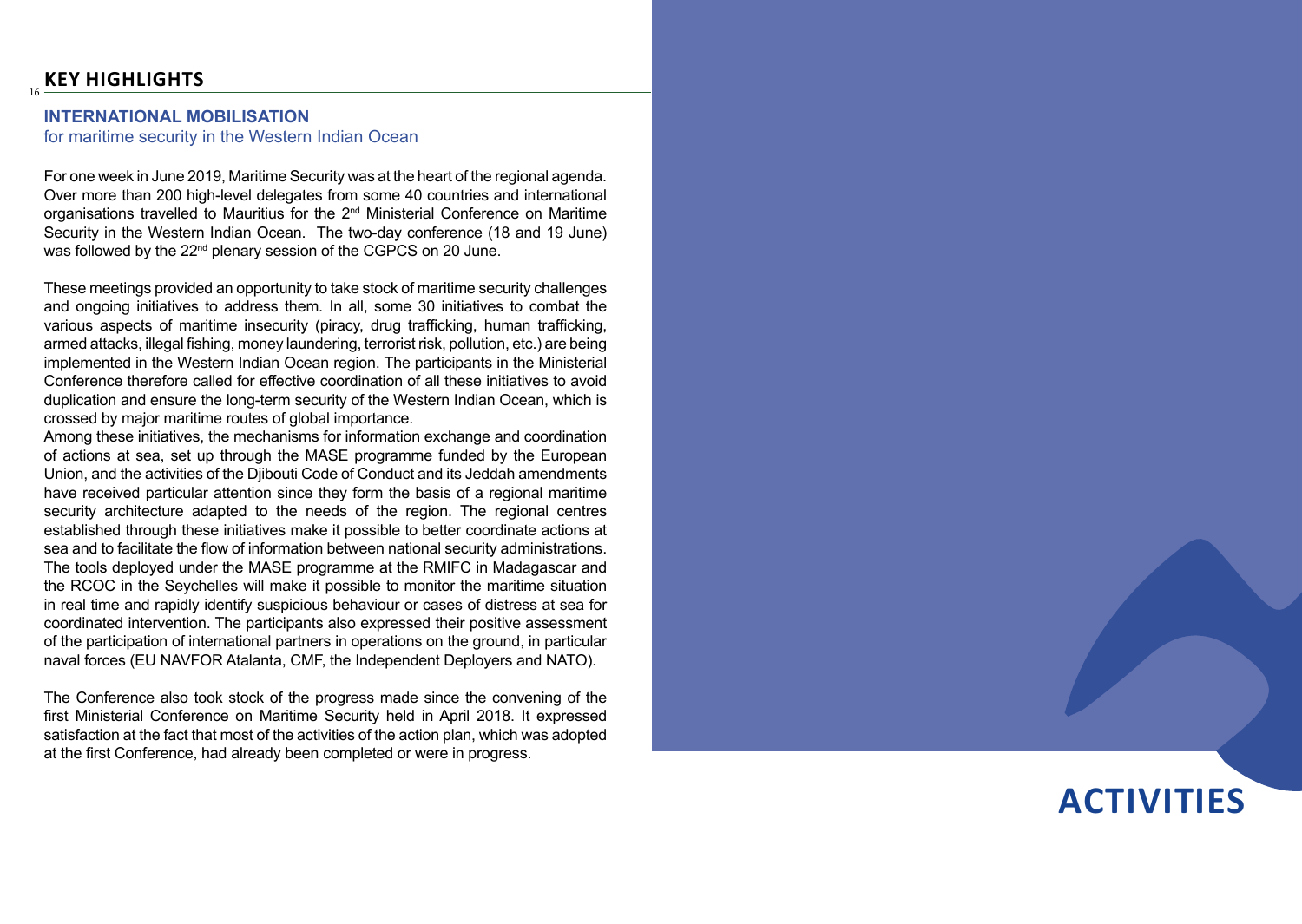## **ACTIVITIES**

18

*During the past two years, the Chair and the Head of Secretariat of CGPCS have been directly or indirectly supporting and participating to CGPCS members' activities.* 

### **HIGH-LEVEL SYMPOSIUM ON CAPACITY BUILDING**

### for Maritime Security Nairobi, Kenya, 2 March 2018

The CGPCS Secretariat participated in the symposium and launch of the Best Practice Toolkit – Mastering Maritime Security organised by SAFE SEAS. The booklet is the outcome of a research project "*Safeseas: A study of Maritime Security Capacity Building in the Western Indian Ocean*". This 18-month project was co-led by the School of Law and Politics at Cardiff University and the Global Insecurities Centre at the University of Bristol.

Key guidelines and best practices for the coordination, programming and implementation of maritime security capacity building and maritime security reform were developed at the symposium.

### **PREPARATORY MEETING OF THE 21ST CGPCS PLENARY SESSION,** Mauritius, 30 April 2018

A preparatory meeting of the 21st CGPCS Plenary Session was held in Mauritius on 30 April 2018, in the margins of the first Ministerial Conference on Maritime Security. The CGPCS meeting assessed the current threat of piracy in the region, analysed matters arising from the 20<sup>th</sup> plenary session and took stock of the progress of the CGPCS Working Groups, other Groups/Task Forces and the UN Trust Fund. It also identified key issues that could be included in the draft agenda of the next plenary session.

## **SUSTAINABLE BLUE ECONOMY CONFERENCE**

Kenya, 26-28 November 2018



The CGPCS Secretariat participated in the International Conference on the Sustainable Blue Economy that was held in Nairobi, Kenya, on 26-28 November 2018.

19

Over 5000 delegates and High officials from different States, regional/ international organisations participated to this international meeting.

CGPCS through IOC, EU NAVFOR, UNODC, FAO<sup>8</sup>, COMESA, EAC, IGAD, EU, RCBWG<sup>9</sup>, MASE programme participated to an exclusive side event dedicated to maritime security initiatives in the Western Indian Ocean. This event has enabled all the key stakeholders to:

1. **Create** awareness on various maritime crimes and threats which dampen regional economic growth and the emergence of a sustainable Blue economy. 2. **Show** national and regional ownership by coastal States and RECs w.r.t maritime security matters.

3. **Showcase** MASE programme's comprehensive approach to address maritime security issues through its 5 result areas.

4. **Put forward** the regional cooperation between RECs and International Community.

### **FRIENDS OF THE CHAIR STRATEGIC MEETING**

### Copenhagen, Denmark, 27-28 May 2019

A Friends of the Chair Strategic Meeting was held in Copenhagen, Denmark on 27-28 May 2019. A report entitled "*Towards a Maritime Security Architecture for the Western Indian Ocean; A Strategic Review for the Contact Group on Piracy off the Coast of Somalia (CGPCS)*" was presented and discussed by the participants. The report highlighted the importance of having a continuation of the CGPCS since piracy in the Western Indian Ocean has been contained but not eradicated. Several other maritime security challenges persist in the region and the CGPCS needs reorientation for optimal result.

It was recommended that the CGPCS be maintained albeit with some changes in its structure as a mechanism to ensure better coordination and increased efficiency for the fight against piracy.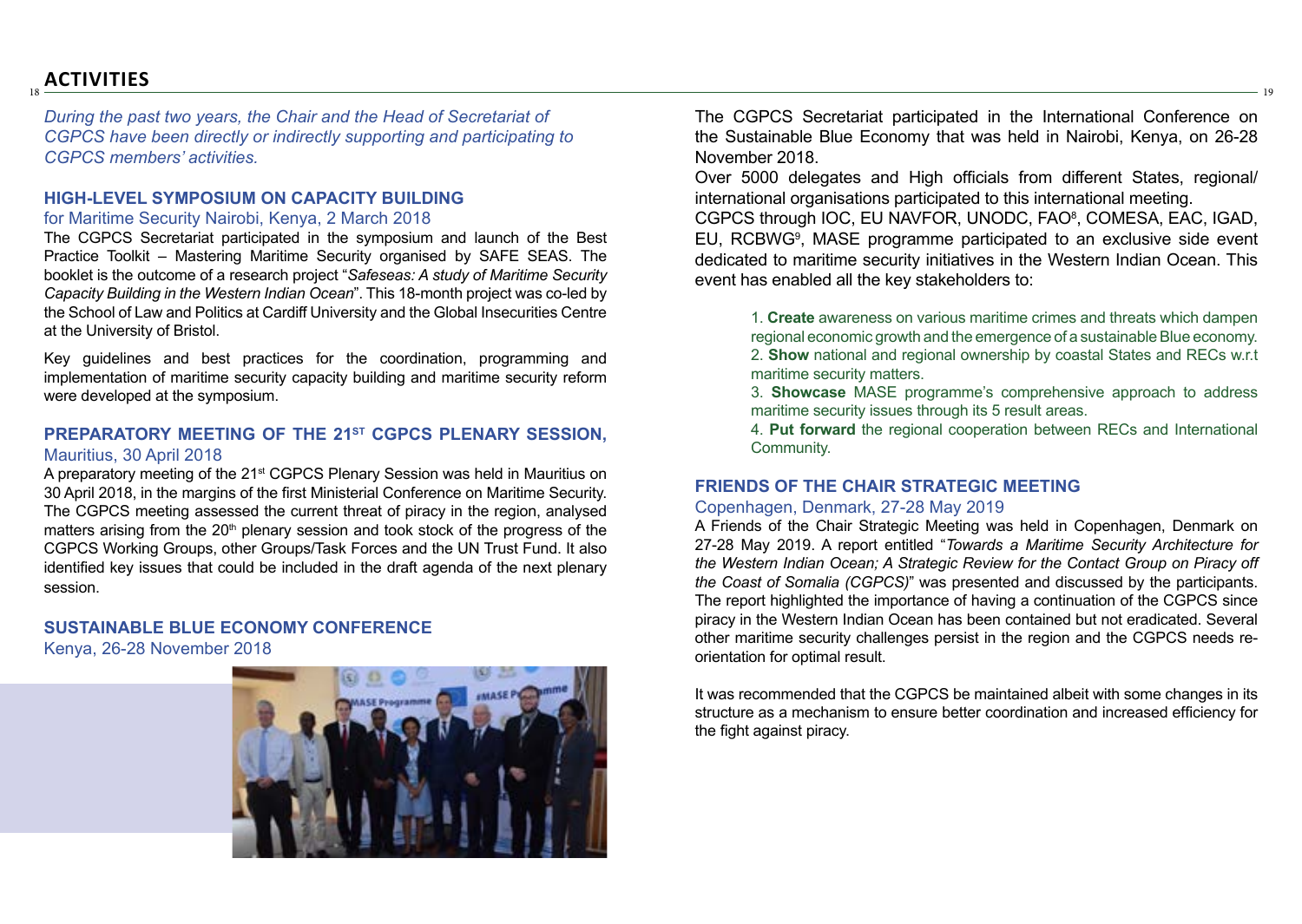## **ACTIVITIES**

 $20$ 

**SHARED AWARENESS AND DE-CONFLICTION (SHADE) MEETING** 19-20 November 2019



The CGPCS Secretariat participated for the first time as observer in the Shared Awareness and De-Confliction (SHADE) meeting in Bahrain from 19-20 November 2019. Organised by EU NAVFOR and CMF, this international political platform brought together Naval Forces representatives and the shipping industry. Held biannually, this platform intends to develop structured strategy aimed at coordinating international naval activities to combat piracy. It aims at focusing on operations on particular areas of the various national concerns and avoid both duplication of efforts and conflicts of political intent.

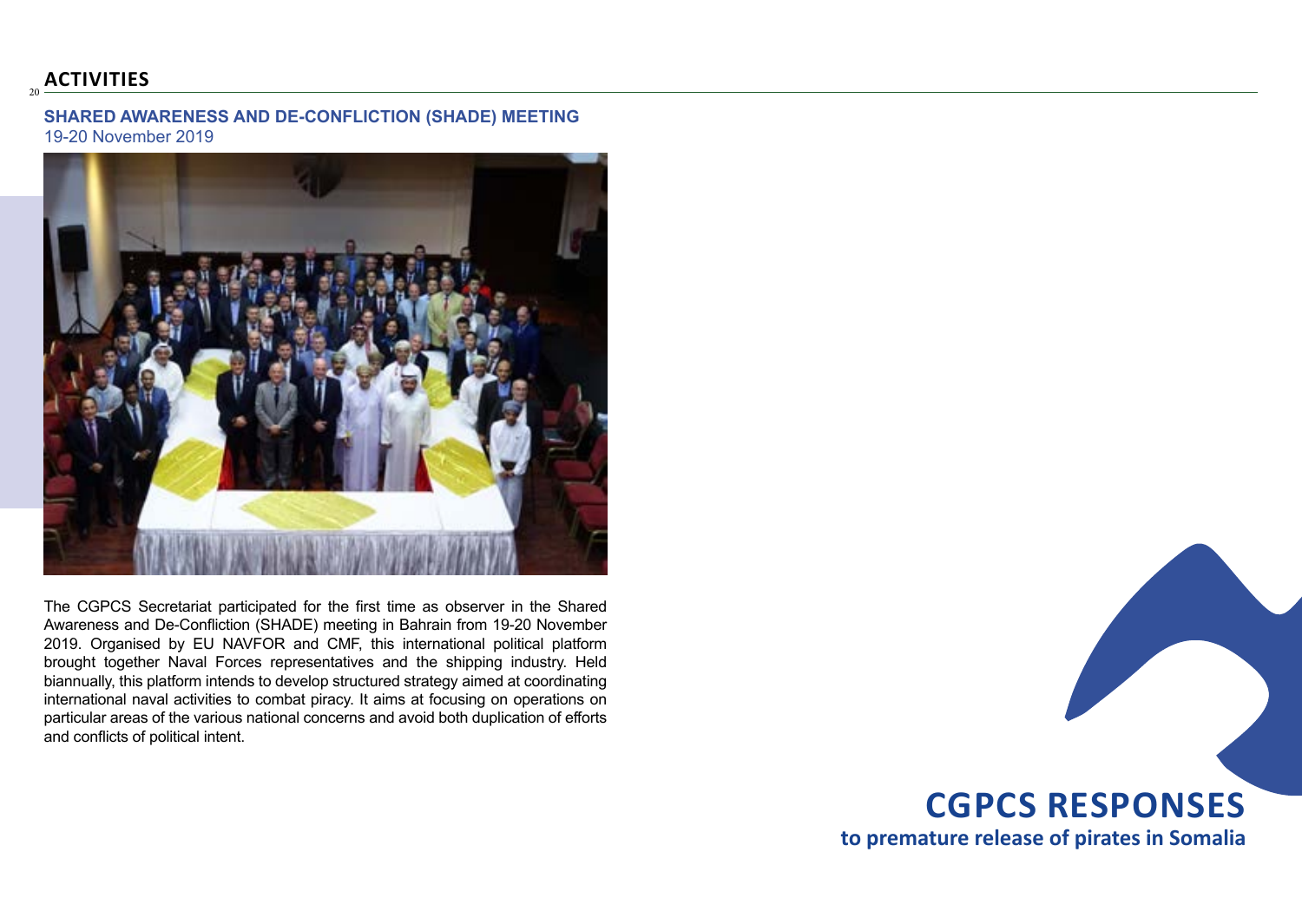## <sup>21</sup> **CGPCS RESPONSES**

The CGPCS Chair was called to intervene at different occasions on the premature release of pirates in Somalia.

### **1ST COMMUNIQUÉ, 7 SEPTEMBER 2018**

Mauritius as Chair of the CGPCS issued a communiqué condemning the early release of a convicted pirate from Garowe Prison in Puntland without the consent of the arresting or convicting authorities.

## **2ND COMMUNIQUÉ, 2 AUGUST 2019**

Mauritius as CGPCS Chair issued a communiqué on 2 August 2019 to strongly condemn the premature release of 19 prisoners by Somaliland. It also requested the United Nations Secretary-General to inform the United Nations Security Council of this release of the pirates for appropriate actions by the Security Council.

### **3RD COMMUNIQUÉ, 13 AUGUST 2019**

The CGPCS was apprised on 30 July 2019 that Puntland was intending to release 30 convicted pirates. Mauritius issued a Communiqué calling upon a meeting of the Friends of the Chair to discuss the premature releases and make proposals to prevent a resurgence of attempts to prematurely release of convicted pirates as well as for remedial actions, if any, for submission to the United Nations Security Council.

### **Contact Group on Piracy off the coast of Somalia (CGPCS).**

The Contact Group on Piracy off the Coast of Somalia, commonly abbreviated as CGPCS, is an international governance mechanism established in New York on January 14, 2009 to facilitate the discussion and coordination of actions among states and organisations to suppress Somali piracy. The CGPCS was established in response to United Nations Security Council Resolution 1851 (2008), later recalled and replaced with United Nations Security Council Resolution 1918 (2010). To date, more than 60 countries and international organisations have become part of this forum, all of which are working towards the prevention of piracy off the Somali coast.

## **The Indian Ocean Commission (IOC)**

The Indian Ocean Commission has been actively involved in the Contact Group for many years now. From Co-Chair of one of the CGPCS Working Groups (RCBWG), IOC has also been supporting the Seychelles during its two-year mandate as the Contact Group Chair. In 2017, Mauritius became the Contact Group's Chair in the name of IOC, while IOC Secretariat continued to support the platform as its secretariat.

4 years later, IOC is still an active stakeholder of CGPCS and has unanimously been re-appointed by CGPCS members during the 22<sup>nd</sup> Plenary session to hold the Contact Group's secretariat during Kenya chairmanship which started in January 2020.

Contact us: **cgpcs@coi-ioc.org** Follow us on twitter: **@cgpcs\_platform**



# **FOR INFORMATION**